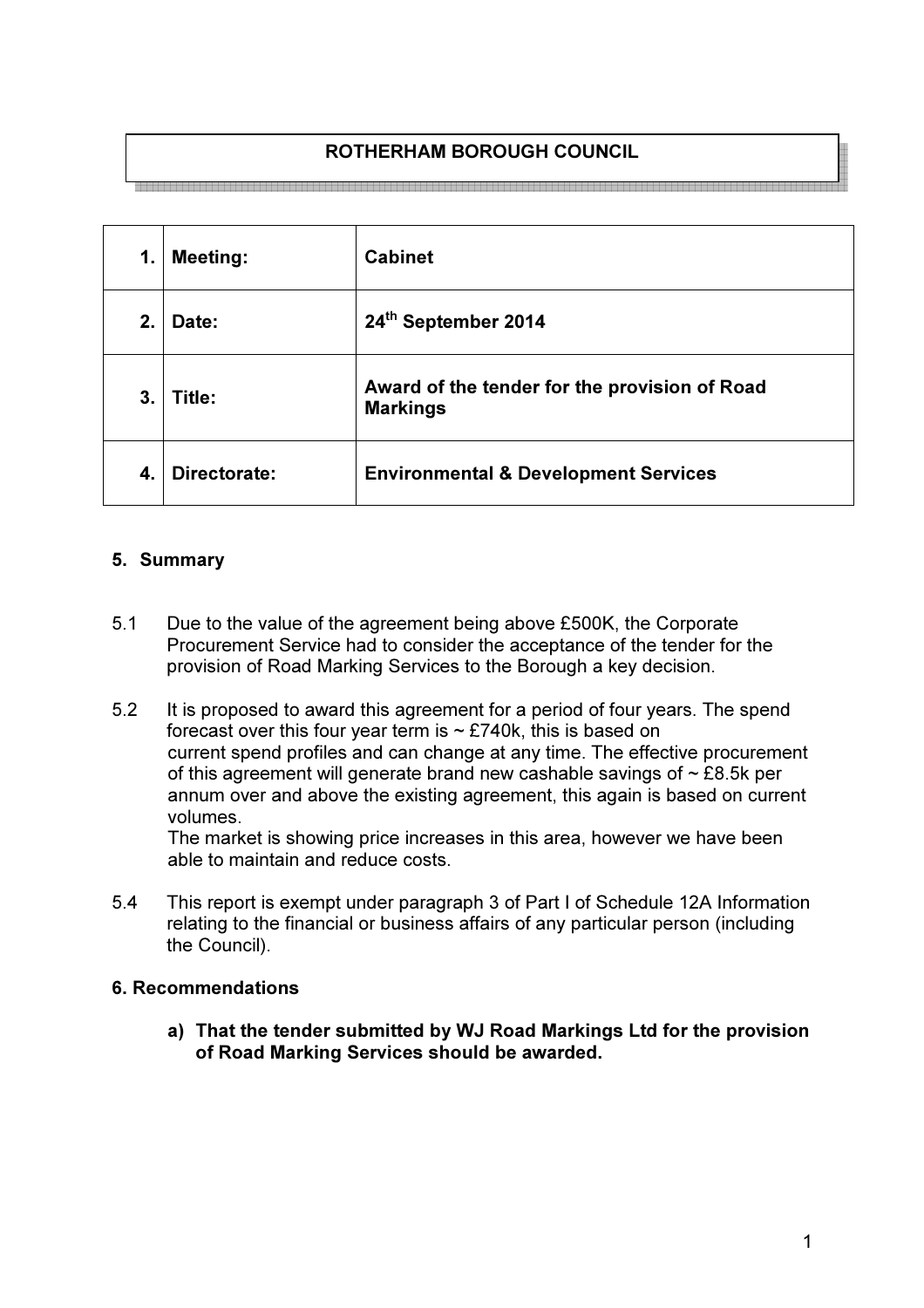# 7. Proposals and Details

- 7.1 Six Pre-tender Questionnaire (PTQ) submissions were received, following the PTQ evaluation all six suppliers successfully met the scoring criteria and were invited to tender. Rotherham MBC received Invitation to Tender (ITT) submissions from three of the suppliers by the returned deadline date of the 4<sup>th</sup> July 2014. Three of the suppliers declined to submit a bid. Tenders were opened by Councillor Gerald Smith via the YORtender e-procurement system on 15<sup>th</sup> July 2014.
- 7.2 The quality aspects in the evaluation included the following:
	- Procedures for monitoring the quality of works undertaken.
	- Arrangements and measures ensuring that completed work will meet the expected lifetime guarantee.
	- Detail of how the contract would be resourced in terms of staff, vehicles and materials.
	- An explanation of how the supplier will deal with peaks and troughs in demand.
	- How the requirement will be met for all works to be commenced within the required one week period.
	- How requests for urgent work will be managed.
	- Detail of how customers will be kept informed of the work that is to be undertaken and project timescales, completion dates etc.
	- How the supplier will ensure the quality of work that is to be subcontracted.
	- The methodology of how the company is trying to ensure the minimisation of The Carbon Footprint with regards to packing/recycling/transportation etc.
- 7.3 The ITT evaluation was completed and led by the Procurement Category Manager, Vicky Horsfield, and initiative team members from EDS; Dave Hepworth, Schemes Delivery Team Manager, Allan Lewis, Principal Engineer and Rob Wilkinson, Senior Technician. The evaluation process was approved by the initiative sponsor, Colin Knight, Network Manager.
- 7.4 Returned ITTs were scored by the initiative team as follows:

|                            | <b>Tenderer</b>        |                      |                                         |  |
|----------------------------|------------------------|----------------------|-----------------------------------------|--|
|                            | <b>Euromark GB Ltd</b> | <b>Jointline Ltd</b> | <b>WJ</b><br><b>Roadmarkings</b><br>Ltd |  |
| <b>Quality Score (370)</b> | 362                    | 352                  | 350                                     |  |
| <b>Pricing Score (555)</b> |                        | 419                  | 537                                     |  |
| <b>Total Score (925)</b>   | 362                    | 771                  | 887                                     |  |
| Rank                       |                        |                      |                                         |  |